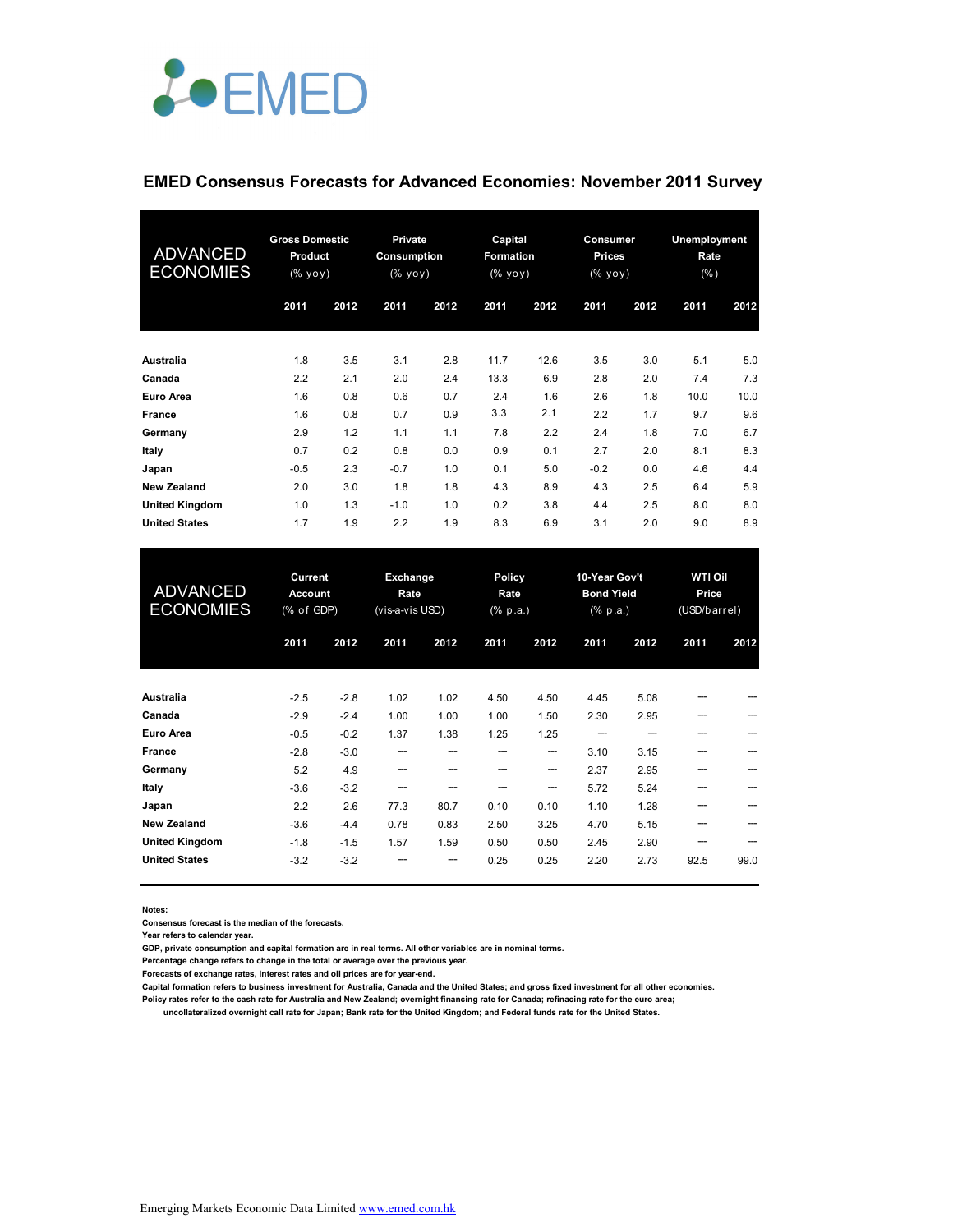

### **EMED Consensus Forecasts for Emerging Asia: November 2011 Survey**

| <b>EMERGING</b><br><b>ASIA</b> | <b>Gross Domestic</b><br>Product<br>(% yoy) |      | <b>Private</b><br>Consumption<br>(% yoy) |      | Fixed<br>Investment<br>(% yoy) |      | Consumer<br><b>Prices</b><br>$(%$ yoy) |      | Unemployment<br>Rate<br>(%) |      |
|--------------------------------|---------------------------------------------|------|------------------------------------------|------|--------------------------------|------|----------------------------------------|------|-----------------------------|------|
|                                | 2011                                        | 2012 | 2011                                     | 2012 | 2011                           | 2012 | 2011                                   | 2012 | 2011                        | 2012 |
| China                          | 9.2                                         | 8.5  | 9.0                                      | 8.9  | 10.5                           | 10.0 | 5.4                                    | 4.0  | 4.1                         | 4.1  |
| <b>Hong Kong</b>               | 5.2                                         | 4.0  | 7.0                                      | 4.4  | 5.3                            | 6.5  | 5.2                                    | 4.0  | 3.5                         | 3.5  |
| India                          | 7.6                                         | 7.6  | 7.0                                      | 7.5  | 7.3                            | 9.9  | 8.6                                    | 6.8  | ---                         | ---  |
| Indonesia                      | 6.4                                         | 6.0  | 4.8                                      | 5.1  | 8.9                            | 9.2  | 5.5                                    | 5.2  | 6.9                         | 6.8  |
| Malaysia                       | 4.5                                         | 4.5  | 6.2                                      | 5.8  | 6.1                            | 6.8  | 3.2                                    | 2.7  | 3.2                         | 3.2  |
| <b>Philippines</b>             | 4.5                                         | 5.0  | 5.0                                      | 4.4  | 5.3                            | 5.5  | 4.6                                    | 4.3  | 7.3                         | 7.1  |
| Singapore                      | 5.0                                         | 4.4  | 6.2                                      | 4.4  | 3.9                            | 4.8  | 4.8                                    | 3.0  | 2.2                         | 2.0  |
| South Korea                    | 3.9                                         | 4.0  | 2.7                                      | 3.1  | $-0.4$                         | 4.0  | 4.4                                    | 3.4  | 3.4                         | 3.3  |
| Taiwan                         | 4.6                                         | 4.0  | 3.3                                      | 2.9  | 2.6                            | 3.3  | 1.5                                    | 1.7  | 4.3                         | 4.2  |
| <b>Thailand</b>                | 3.1                                         | 4.3  | 2.9                                      | 4.0  | 5.6                            | 6.6  | 3.9                                    | 3.4  | 1.0                         | 1.0  |

| <b>EMERGING</b><br>ASIA |      | Money<br><b>Supply M2</b><br>(% yoy) |      | <b>Merchandise</b><br><b>Exports</b><br>(% yoy) |      | Merchandise<br><b>Imports</b><br>(% yoy) |        | Current<br><b>Account</b><br>(% of GDP) |      | Exchange<br>Rate<br>(vis-a-vis USD) |  |
|-------------------------|------|--------------------------------------|------|-------------------------------------------------|------|------------------------------------------|--------|-----------------------------------------|------|-------------------------------------|--|
|                         | 2011 | 2012                                 | 2011 | 2012                                            | 2011 | 2012                                     | 2011   | 2012                                    | 2011 | 2012                                |  |
| China                   | 15.2 | 15.0                                 | 18.5 | 11.3                                            | 21.6 | 14.0                                     | 4.2    | 3.4                                     | 6.31 | 6.06                                |  |
| <b>Hong Kong</b>        | 11.0 | 12.0                                 | 10.1 | 8.0                                             | 10.7 | 8.3                                      | 6.0    | 7.0                                     | 7.79 | 7.80                                |  |
| India                   | 17.3 | 16.8                                 | 22.1 | 15.0                                            | 16.3 | 14.7                                     | $-2.8$ | $-2.6$                                  | 46.5 | 45.0                                |  |
| Indonesia               | 16.0 | 14.9                                 | 21.7 | 9.5                                             | 20.0 | 11.2                                     | 0.7    | 0.4                                     | 8800 | 8550                                |  |
| Malaysia                | 10.9 | 9.8                                  | 8.0  | 8.5                                             | 9.1  | 8.5                                      | 11.4   | 10.7                                    | 3.07 | 2.92                                |  |
| <b>Philippines</b>      | 11.6 | 11.7                                 | 5.4  | 6.6                                             | 7.6  | 5.3                                      | 3.6    | 3.5                                     | 43.0 | 41.3                                |  |
| Singapore               | 11.0 | 9.0                                  | 10.8 | 9.0                                             | 9.0  | 10.0                                     | 19.3   | 18.5                                    | 1.25 | 1.19                                |  |
| South Korea             | 7.3  | 9.2                                  | 10.2 | 8.5                                             | 12.3 | 9.1                                      | 1.9    | 1.7                                     | 1107 | 1042                                |  |
| Taiwan                  | 6.3  | 6.1                                  | 8.3  | 7.0                                             | 8.7  | 7.2                                      | 8.2    | 7.6                                     | 29.3 | 28.4                                |  |
| <b>Thailand</b>         | 12.6 | 10.5                                 | 16.3 | 10.0                                            | 22.0 | 11.5                                     | 3.8    | 3.2                                     | 30.5 | 29.5                                |  |

**Notes:** 

**Consensus forecast is the median of the forecasts.**

**Year refers to calendar year except for India for which fiscal year (April to March) is used. GDP, private consumption and fixed investment are in real terms. All other variables are in nominal terms.**

**Percentage change refers to change in the total or average over the previous year, except for money supply growth which is** 

 **based on year-end figures.**

**Forecasts of exchange rates and interest rates are for year-end.**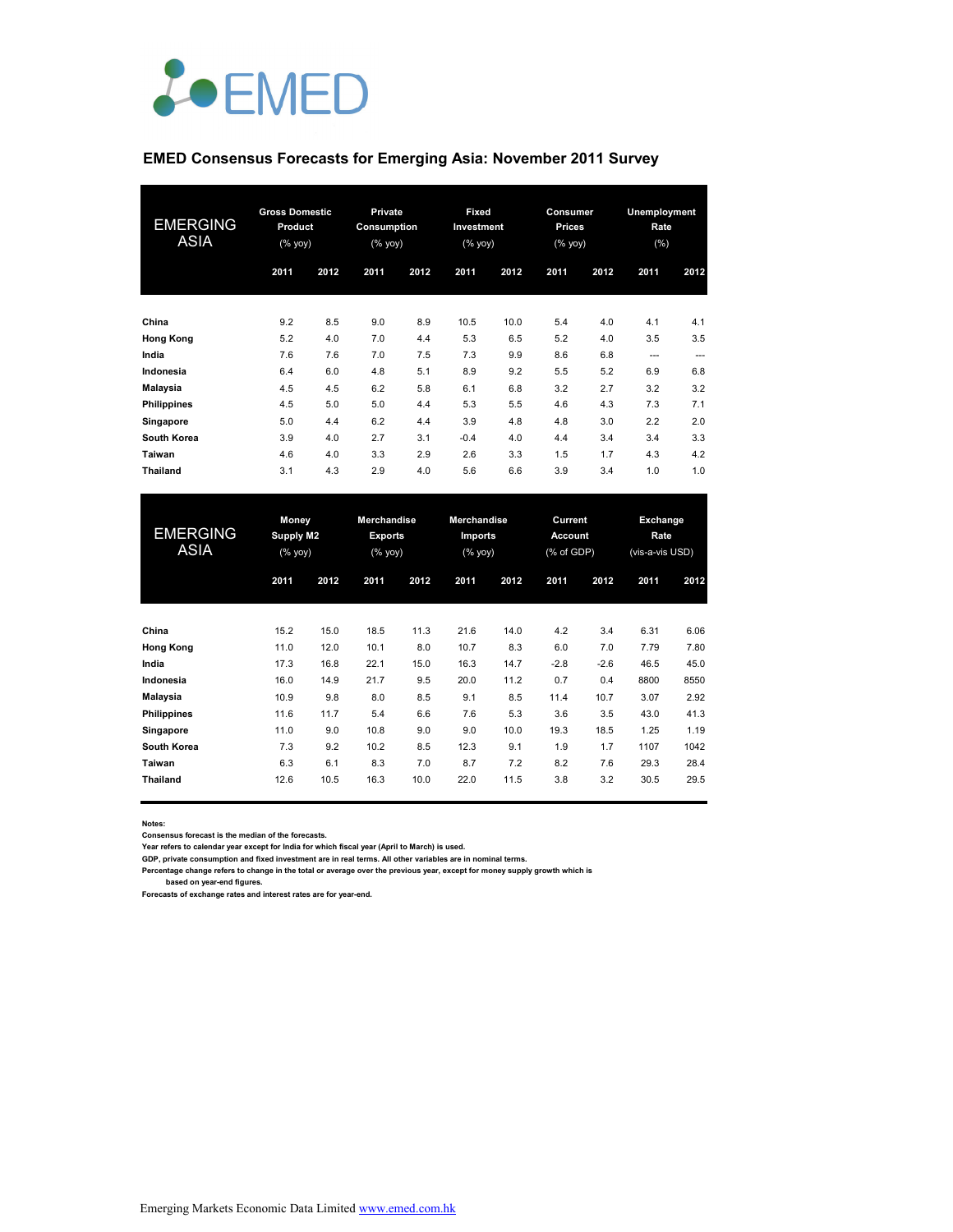

# **EMED Consensus Forecasts for the United States: November 2011 Survey**

| <b>UNITED STATES</b>                              |            | <b>Gross Domestic</b><br>Consumer<br><b>Product</b><br><b>Prices</b><br>(% yoy)<br>(% yoy) |            |            | <b>UNITED STATES</b>                      | <b>Gross Domestic</b><br>Product<br>$(\%$ yoy) |            | Consumer<br>Prices<br>(% yoy) |            |
|---------------------------------------------------|------------|--------------------------------------------------------------------------------------------|------------|------------|-------------------------------------------|------------------------------------------------|------------|-------------------------------|------------|
|                                                   | 2011       | 2012                                                                                       | 2011       | 2012       |                                           | 2011                                           | 2012       | 2011                          | 2012       |
|                                                   |            |                                                                                            |            |            |                                           |                                                |            |                               |            |
| <b>ABN Amro</b>                                   | 1.7        | 2.1                                                                                        | 3.2        | 1.9        | <b>KBC</b>                                | 1.6                                            | 1.1        | 3.1                           | 1.2        |
| <b>Action Economics</b>                           | 1.8        | 2.6                                                                                        | 3.2        | 2.9        | <b>KBL</b>                                | 1.6                                            | 1.7        | 3.1                           | 2.1        |
| <b>AIB Global Treasury</b>                        | 1.6        | 1.8                                                                                        | 3.0        | 2.2        | KCIC                                      | 1.6                                            | 2.0        | 3.0                           | 1.6        |
| <b>Allianz</b>                                    | 1.6        | 1.8                                                                                        | 3.2        | 2.0        | <b>Kiel Economics</b>                     | 1.6                                            | 1.6        | 3.2                           | 2.0        |
| <b>ANZ</b>                                        | 1.8        | 2.7                                                                                        | 3.0<br>3.2 | 1.7<br>2.2 | <b>Mesirow Financial</b>                  | 1.8                                            | 2.2        | 3.2<br>2.4                    | 2.0        |
| <b>Bank Julius Baer</b><br><b>Bank of Ireland</b> | 1.7<br>1.6 | 1.5<br>2.1                                                                                 | 3.0        | 2.1        | <b>Mizuho Securities</b>                  | 1.6<br>1.8                                     | 1.4<br>2.7 | 3.2                           | 1.8<br>2.0 |
| <b>Barclays Capital</b>                           | 1.8        | 2.5                                                                                        | 3.2        | 2.4        | <b>Moody's Analytics</b><br>Morgan Keegan | 1.8                                            | 2.4        | 3.5                           | 2.5        |
|                                                   | 1.7        | 1.8                                                                                        | 3.2        | 2.0        | <b>MBA</b>                                | 1.3                                            | 1.7        | 3.5                           | 1.7        |
| <b>BayernLB</b><br><b>BBVA</b>                    | 1.6        | 2.3                                                                                        | 2.9        | 2.2        | <b>NAR</b>                                | 1.8                                            | 2.2        | 3.3                           | 3.5        |
| <b>Berenberg Capital Markets</b>                  | 1.4        | 1.5                                                                                        | 3.1        | 2.5        | <b>National Bank of Canada</b>            | 1.8                                            | 2.2        | 3.1                           | 1.7        |
| <b>BHF Bank</b>                                   | 1.6        | 1.6                                                                                        | 3.2        | 2.0        | <b>Natixis</b>                            | 1.7                                            | 1.7        | 3.2                           | 2.1        |
| <b>BMO Capital Markets</b>                        | 1.8        | 2.2                                                                                        | 3.3        | 2.8        | <b>NIESR</b>                              | 1.8                                            | 1.6        | 2.5                           | 2.4        |
| <b>BNP Paribas</b>                                | 1.7        | 0.7                                                                                        | 3.1        | 2.0        | <b>NLI Research Institute</b>             | 1.6                                            | 1.9        | 3.0                           | 1.8        |
| <b>BWC Capital Markets</b>                        | 1.4        | 1.8                                                                                        | 3.0        | 2.4        | Nordea                                    | 1.3                                            | 1.6        | 3.0                           | 2.0        |
| <b>Capital Economics</b>                          | 1.7        | 1.5                                                                                        | 3.0        | 1.5        | <b>Northern Trust</b>                     | 1.7                                            | 2.1        | 3.1                           | 2.0        |
| <b>CIBC World Markets</b>                         | 1.7        | 1.9                                                                                        | 3.3        | 2.5        | <b>PNC</b>                                | 1.7                                            | 2.5        | 3.0                           | 2.1        |
| Coe-Rexecode                                      | 1.5        | 1.9                                                                                        | 2.9        | 1.7        | Prometeia                                 | 1.5                                            | 1.8        | 3.2                           | 2.1        |
| <b>Comerica Bank</b>                              | 1.8        | 2.7                                                                                        | 3.2        | 2.5        | <b>Raymond James</b>                      | 1.6                                            | 1.9        | 3.5                           | 2.0        |
| Commerzbank                                       | 1.7        | 2.0                                                                                        | 3.2        | 2.0        | Royal Bank of Canada                      | 1.7                                            | 2.5        | 3.0                           | 2.0        |
| <b>Credit Agricole</b>                            | 1.6        | 1.8                                                                                        | 3.1        | 1.9        | <b>Royal Bank of Scotland</b>             | 1.7                                            | 2.0        | 3.2                           | 2.6        |
| <b>Credit Suisse</b>                              | 1.8        | 2.1                                                                                        | 3.2        | 1.8        | <b>RWI</b>                                | 1.6                                            | 1.6        | 1.8                           | 2.1        |
| <b>Daewoo Securities</b>                          | 1.5        | 1.7                                                                                        | 3.0        | 2.1        | <b>Schroders</b>                          | 1.8                                            | 2.4        | 2.6                           | 1.3        |
| Daiwa Institute of Research                       | 1.6        | 2.2                                                                                        | 3.1        | 2.3        | <b>Scotia Capital</b>                     | 1.8                                            | 1.7        | 3.0                           | 2.0        |
| Danske Bank                                       | 1.8        | 2.5                                                                                        | 2.3        | 1.7        | <b>Standard &amp; Poor's</b>              | 1.7                                            | 1.5        | 3.0                           | 1.3        |
| <b>DBS Bank</b>                                   | 1.7        | 2.3                                                                                        | 2.6        | 2.2        | <b>Standard Chartered</b>                 | 1.8                                            | 2.1        | 1.6                           | 1.9        |
| Deka Bank                                         | 1.7        | 2.1                                                                                        | 3.2        | 2.0        | <b>TD Economics</b>                       | 1.6                                            | 1.7        | 3.1                           | 2.1        |
| <b>Desjardins</b>                                 | 1.7        | 1.7                                                                                        | 3.2        | 1.7        | <b>UBS</b>                                | 1.8                                            | 2.3        | 3.1                           | 1.8        |
| <b>DIW</b>                                        | 1.5        | 1.5                                                                                        | 3.0        | 2.6        | <b>UniCredit Group</b>                    | 1.5                                            | 1.5        | 3.1                           | 2.0        |
| <b>DnB NOR</b>                                    | 1.6        | 1.8                                                                                        | 3.0        | 1.7        | <b>Wells Fargo</b>                        | 1.6                                            | 1.5        | 3.2                           | 2.2        |
| DZ Bank                                           | 1.7        | 1.7                                                                                        | 3.1        | 2.1        | WestLB                                    | 1.5                                            | 1.5        | 3.2                           | 2.0        |
| <b>Erste Group Bank AG</b>                        | 1.6        | 1.8                                                                                        | 3.0        | 1.7        | <b>WGZ Bank</b>                           | 1.5                                            | 1.9        | 2.9                           | 1.8        |
| <b>Experian Business Strategies</b>               | 1.5        | 2.0                                                                                        | 3.2        | 2.0        |                                           |                                                |            |                               |            |
| <b>Fannie Mae</b>                                 | 1.8        | 1.7                                                                                        | 3.2        | 2.1        | <b>CONSENSUS</b>                          |                                                |            |                               |            |
| <b>First Trust Advisors</b>                       | 1.8        | 3.0                                                                                        | 3.2        | 3.5        | <b>Median</b>                             | 1.7                                            | 1.9        | 3.1                           | 2.0        |
| <b>Fitch Ratings</b>                              | 1.5        | 1.8                                                                                        | 3.2        | 3.0        | Mean                                      | 1.7                                            | 2.0        | 3.0                           | 2.1        |
| <b>Freddie Mac</b>                                | 1.3        | 2.9                                                                                        | 3.5        | 2.0        | High                                      | 1.8                                            | 3.0        | 3.5                           | 3.5        |
| Handelsbanken                                     | 1.6        | 2.2                                                                                        | 1.4        | 1.7        | Low                                       | 1.3                                            | 0.7        | 1.4                           | 1.2        |
| Intesa Sanpaolo                                   | 1.8        | 2.2                                                                                        | 3.2        | 2.2        | <b>Standard Deviation</b>                 | 0.1                                            | 0.4        | 0.4                           | 0.4        |
| <b>ITOCHU Institute</b>                           | 1.7        | 2.1                                                                                        | 3.0        | 1.7        |                                           |                                                |            |                               |            |
| Continues in the next column.                     |            |                                                                                            |            |            |                                           |                                                |            |                               |            |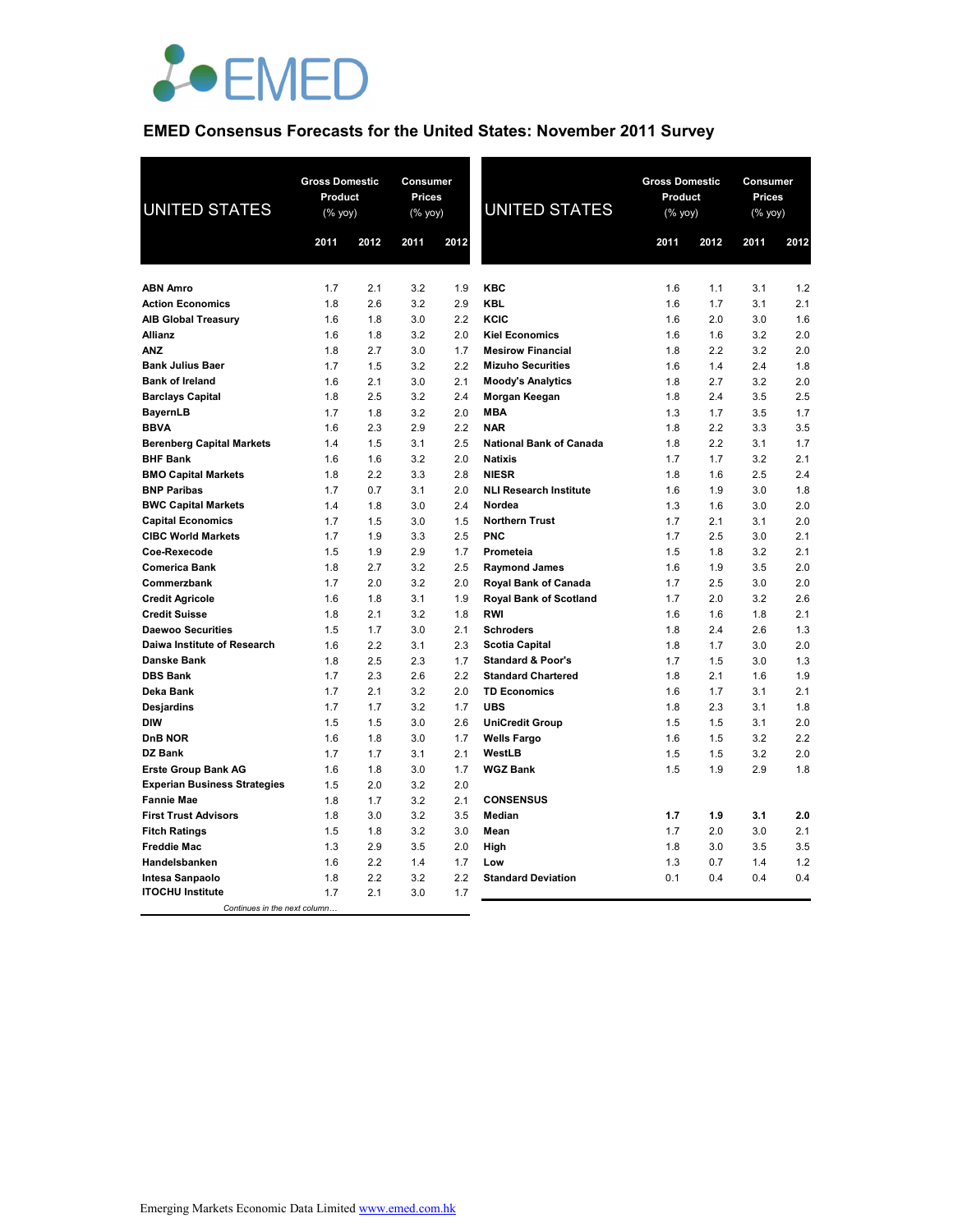

# **EMED Consensus Forecasts for the Euro Area and Japan: November 2011 Survey**

| <b>EURO AREA</b>                                  | <b>Gross Domestic</b><br>Product<br>(% yoy) |               | <b>Consumer</b><br><b>Prices</b><br>(% yoy) |            | <b>JAPAN</b>                                           | <b>Gross Domestic</b><br>Product<br>$(%$ (% yoy) |            | Consumer<br>Prices<br>(% yoy) |                  |
|---------------------------------------------------|---------------------------------------------|---------------|---------------------------------------------|------------|--------------------------------------------------------|--------------------------------------------------|------------|-------------------------------|------------------|
|                                                   | 2011                                        | 2012          | 2011                                        | 2012       |                                                        | 2011                                             | 2012       | 2011                          | 2012             |
| <b>ABN Amro</b>                                   | 1.4                                         | 0.4           | 2.6                                         | 1.4        | <b>ABN Amro</b>                                        | $-0.9$                                           | 2.5        | $-0.3$                        | 0.2              |
| <b>Action Economics</b>                           | 1.6                                         | 0.4           | 2.7                                         | 1.6        | <b>Action Economics</b>                                | $-0.4$                                           | 3.0        | $-0.1$                        | 0.5              |
| <b>AIB Global Treasury</b>                        | 1.7                                         | 1.0           | 2.7                                         | 1.8        | <b>AIB Global Treasury</b>                             | $-0.9$                                           | 1.5        | $-0.2$                        | 0.0              |
| <b>Allianz</b>                                    | 1.7                                         | 1.4           | 2.6                                         | 1.9        | Allianz                                                | $-0.4$                                           | 2.4        | $-0.1$                        | 0.6              |
| <b>ANZ</b>                                        | 1.6                                         | 1.7           | 2.7                                         | 1.8        | <b>ANZ</b>                                             | $-0.6$                                           | 2.7        | $-0.2$                        | $-0.2$           |
| <b>Bank Julius Baer</b><br><b>Bank of Ireland</b> | 1.5<br>1.6                                  | 0.4<br>0.8    | 2.7<br>2.5                                  | 1.4<br>1.8 | <b>Bank Julius Baer</b><br>BofT - Mitsubishi UFJ       | $-0.7$<br>$-0.5$                                 | 1.8<br>2.5 | $-0.3$<br>$-0.5$              | $-0.1$<br>$-0.7$ |
| <b>Barclays Capital</b>                           | 1.6                                         | 0.4           | 2.7                                         | 1.9        | <b>Barclays Capital</b>                                | $-0.2$                                           | 2.3        | $-0.3$                        | $-0.4$           |
| BayernLB                                          | 1.6                                         | 0.8           | 2.5                                         | 1.5        | BayernLB                                               | $-0.4$                                           | 2.4        | $-0.3$                        | 0.1              |
| <b>BBVA</b>                                       | 1.7                                         | 1.0           | 2.6                                         | 1.6        | <b>BBVA</b>                                            | $-0.3$                                           | 2.9        | $-0.3$                        | $-0.1$           |
| <b>Berenberg Capital Markets</b>                  | 1.6                                         | 0.7           | 2.7                                         | 2.0        | <b>Berenberg Capital Markets</b>                       | $-0.5$                                           | 1.9        | 0.2                           | 0.0              |
| <b>BHF Bank</b>                                   | 1.5                                         | 0.5           | 2.7                                         | 1.9        | <b>BHF Bank</b>                                        | $-0.7$                                           | 2.0        | 0.2                           | 0.1              |
| <b>BMO Capital Markets</b>                        | 1.7                                         | 0.8           | 2.7                                         | 2.1        | <b>BMO Capital Markets</b>                             | $-0.8$                                           | 1.9        | $-0.2$                        | 0.3              |
| <b>BNP Paribas</b>                                | 1.5                                         | 0.7           | 2.6                                         | 1.8        | <b>BNP Paribas</b>                                     | $-0.7$                                           | 1.3        | $-0.2$                        | $-0.3$           |
| <b>BWC Capital Markets</b>                        | 1.0<br>1.7                                  | 1.1<br>$-0.5$ | 2.6<br>2.8                                  | 2.0<br>1.5 | <b>BWC Capital Markets</b><br><b>Capital Economics</b> | 0.2<br>$-0.5$                                    | 1.6<br>2.0 | 0.3<br>$-0.4$                 | 0.2<br>$-0.6$    |
| <b>Capital Economics</b><br>Coe-Rexecode          | 1.7                                         | 1.2           | 2.5                                         | 1.6        | Coe-Rexecode                                           | $-0.5$                                           | 2.2        | $-0.2$                        | $-0.1$           |
| Commerzbank                                       | 1.6                                         | 0.0           | 2.6                                         | 1.6        | Commerzbank                                            | $-0.5$                                           | 2.3        | 0.0                           | 0.5              |
| <b>Credit Agricole</b>                            | 1.7                                         | 1.1           | 2.6                                         | 1.9        | <b>Credit Agricole</b>                                 | $-0.5$                                           | 2.7        | $-0.2$                        | 0.7              |
| <b>Credit Suisse</b>                              | 1.7                                         | 1.0           | 2.7                                         | 1.9        | <b>Credit Suisse</b>                                   | $-1.1$                                           | 0.9        | $-0.1$                        | $-0.1$           |
| Danske Bank                                       | 1.6                                         | 1.1           | 2.7                                         | 1.9        | Daiwa Institute of Research                            | 0.1                                              | 2.6        | $-0.5$                        | $-0.4$           |
| <b>DBS Bank</b>                                   | 1.6                                         | 0.8           | 2.6                                         | 1.7        | Danske Bank                                            | $-0.5$                                           | 2.7        | 0.3                           | 0.6              |
| Deka Bank                                         | 1.6                                         | 0.5           | 2.6                                         | 2.3        | <b>DBS Bank</b>                                        | $-0.5$                                           | 2.7        | 0.0                           | 0.3              |
| <b>DIW</b><br><b>DnB NOR</b>                      | 1.7<br>1.6                                  | 0.8<br>0.9    | 2.4<br>2.4                                  | 1.8<br>1.8 | Deka Bank<br><b>DIW</b>                                | $-0.5$<br>$-0.5$                                 | 1.7<br>2.2 | $-0.2$<br>$-0.4$              | $-0.1$<br>$-0.4$ |
| DZ Bank                                           | 1.6                                         | 0.8           | 2.5                                         | 1.8        | <b>DnB NOR</b>                                         | $-0.8$                                           | 2.5        | 0.2                           | 0.2              |
| <b>Erste Group Bank AG</b>                        | 1.6                                         | 0.9           | 2.4                                         | 1.8        | DZ Bank                                                | $-0.8$                                           | 2.0        | $-0.3$                        | 0.0              |
| <b>ETLA</b>                                       | 1.6                                         | 1.0           | 2.7                                         | 1.7        | <b>Erste Group Bank AG</b>                             | $-0.5$                                           | 2.3        | $-0.4$                        | $-0.5$           |
| <b>EUROFER</b>                                    | 1.5                                         | 1.0           | 2.8                                         | 2.0        | <b>Experian Business Strategies</b>                    | $-0.4$                                           | 2.3        | 0.4                           | 0.2              |
| <b>Experian Business Strategies</b>               | 1.9                                         | 1.7           | 2.9                                         | 2.1        | <b>Fitch Ratings</b>                                   | $-0.3$                                           | 2.5        | 0.3                           | 0.2              |
| Handelsbanken                                     | 1.4                                         | 0.5           | 2.6                                         | 1.9        | Intesa Sanpaolo                                        | $-0.4$                                           | 2.9        | $-0.2$                        | 0.0              |
| Intesa Sanpaolo<br>KBC                            | 1.7<br>1.5                                  | 0.4<br>0.5    | 2.7<br>2.6                                  | 1.8<br>1.3 | <b>ITOCHU Institute</b><br><b>JCER</b>                 | $-0.5$<br>0.4                                    | 2.1<br>2.1 | $-0.3$<br>0.0                 | $-0.1$<br>$-0.1$ |
| KBL                                               | 1.8                                         | 0.9           | 2.5                                         | 1.7        | KBC                                                    | $-0.4$                                           | 2.6        | 0.2                           | 0.3              |
| KCIC                                              | 1.7                                         | 1.2           | 2.6                                         | 1.9        | KCIC                                                   | $-0.4$                                           | 2.3        | $-0.1$                        | 0.1              |
| <b>Kiel Economics</b>                             | 1.5                                         | 0.4           | 2.5                                         | 1.5        | <b>Kiel Economics</b>                                  | $-0.6$                                           | 2.0        | $-0.2$                        | 0.0              |
| <b>Mizuho Securities</b>                          | 1.7                                         | 1.0           | 2.5                                         | 1.7        | <b>Mizuho Securities</b>                               | 0.5                                              | 2.0        | $-0.4$                        | $-0.8$           |
| <b>Banca MPS</b>                                  | 1.6                                         | 0.3           | 2.7                                         | 2.4        | <b>Moody's Analytics</b>                               | $-0.7$                                           | 2.1        | $-0.2$                        | 0.1              |
| <b>Natixis</b>                                    | 1.6                                         | 0.8           | 2.6                                         | 2.1        | <b>Natixis</b>                                         | $-0.5$                                           | 2.6        | $-0.2$                        | $-0.1$           |
| <b>NIESR</b><br><b>NLI Research Institute</b>     | 1.8<br>1.4                                  | 1.0<br>0.5    | 2.6<br>2.6                                  | 1.7<br>2.0 | <b>NIESR</b><br><b>NLI Research Institute</b>          | $-0.3$<br>$-0.5$                                 | 1.9<br>2.1 | $-0.6$<br>-0.4                | $-0.2$<br>$-0.1$ |
| Nordea                                            | 1.6                                         | 0.6           | 2.6                                         | 1.8        | Nordea                                                 | $-0.2$                                           | 2.5        | $-0.2$                        | 0.3              |
| Prometeia                                         | 1.5                                         | 0.2           | 2.7                                         | 1.6        | Prometeia                                              | $-0.9$                                           | 2.2        | $-0.4$                        | $-0.1$           |
| <b>Roubini Global Economics</b>                   | 1.5                                         | $-0.3$        | 2.7                                         | 1.8        | <b>Roubini Global Economics</b>                        | $-0.7$                                           | 2.0        | 0.1                           | 0.1              |
| Royal Bank of Scotland                            | 1.6                                         | $-0.2$        | 2.6                                         | 1.6        | <b>Royal Bank of Scotland</b>                          | $-0.5$                                           | 2.4        | $-0.4$                        | $-0.1$           |
| RWI                                               | 1.5                                         | 0.4           | 2.5                                         | 1.5        | RWI                                                    | $-0.6$                                           | 2.0        | $-0.2$                        | 0.0              |
| <b>Schroders</b><br><b>Scotia Capital</b>         | 1.7                                         | 1.0           | 2.7                                         | 1.8        | <b>Schroders</b>                                       | $-0.5$                                           | 2.7        | $-0.2$                        | 0.0              |
| <b>Standard Chartered</b>                         | 1.5<br>1.8                                  | 0.3<br>1.3    | 2.6<br>2.6                                  | 1.5<br>1.9 | <b>Scotia Capital</b><br><b>Standard Chartered</b>     | 0.3<br>$-0.4$                                    | 3.2<br>2.5 | 1.1<br>$-0.2$                 | 1.3<br>0.2       |
| <b>TD Economics</b>                               | 1.5                                         | 0.9           | 2.4                                         | 2.0        | <b>TD Economics</b>                                    | $-0.6$                                           | 3.1        | 0.1                           | 0.2              |
| <b>UBS</b>                                        | 1.7                                         | 0.2           | 2.7                                         | 1.7        | <b>UBS</b>                                             | $-0.6$                                           | 2.9        | $-0.3$                        | $-0.2$           |
| <b>UniCredit Group</b>                            | 1.6                                         | 0.9           | 2.7                                         | 2.0        | <b>UniCredit Group</b>                                 | $-0.5$                                           | 2.3        | 0.3                           | 0.2              |
| <b>Wells Fargo</b>                                | 1.5                                         | 0.1           | 2.6                                         | 1.4        | <b>UOB</b>                                             | $-0.5$                                           | 2.0        | $-0.3$                        | -0.2             |
| WestLB                                            | 1.6                                         | 0.5           | 2.5                                         | 1.4        | <b>Wells Fargo</b>                                     | $-0.7$                                           | 1.9        | $-0.2$                        | 0.0              |
| <b>WGZ Bank</b>                                   | 1.7                                         | 0.8           | 2.6                                         | 1.5        | <b>CONSENSUS</b>                                       |                                                  |            |                               |                  |
| <b>CONSENSUS</b>                                  |                                             |               |                                             |            | Median                                                 | $-0.5$                                           | 2.3        | $-0.2$                        | 0.0              |
| Median                                            | 1.6                                         | 0.8           | 2.6                                         | 1.8        | Mean                                                   | $-0.5$                                           | 2.3        | $-0.1$                        | 0.0              |
| Mean<br>High                                      | 1.6<br>1.9                                  | 0.7<br>1.7    | 2.6<br>2.9                                  | 1.8<br>2.4 | High<br>Low                                            | 0.5<br>$-1.1$                                    | 3.2<br>0.9 | 1.1<br>$-0.6$                 | 1.3<br>-0.8      |
| Low                                               | 1.0                                         | -0.5          | 2.4                                         | 1.3        | <b>Standard Deviation</b>                              | 0.3                                              | 0.4        | 0.3                           | 0.4              |
| <b>Standard Deviation</b>                         | 0.1                                         | 0.4           | 0.1                                         | 0.2        |                                                        |                                                  |            |                               |                  |

Emerging Markets Economic Data Limited www.emed.com.hk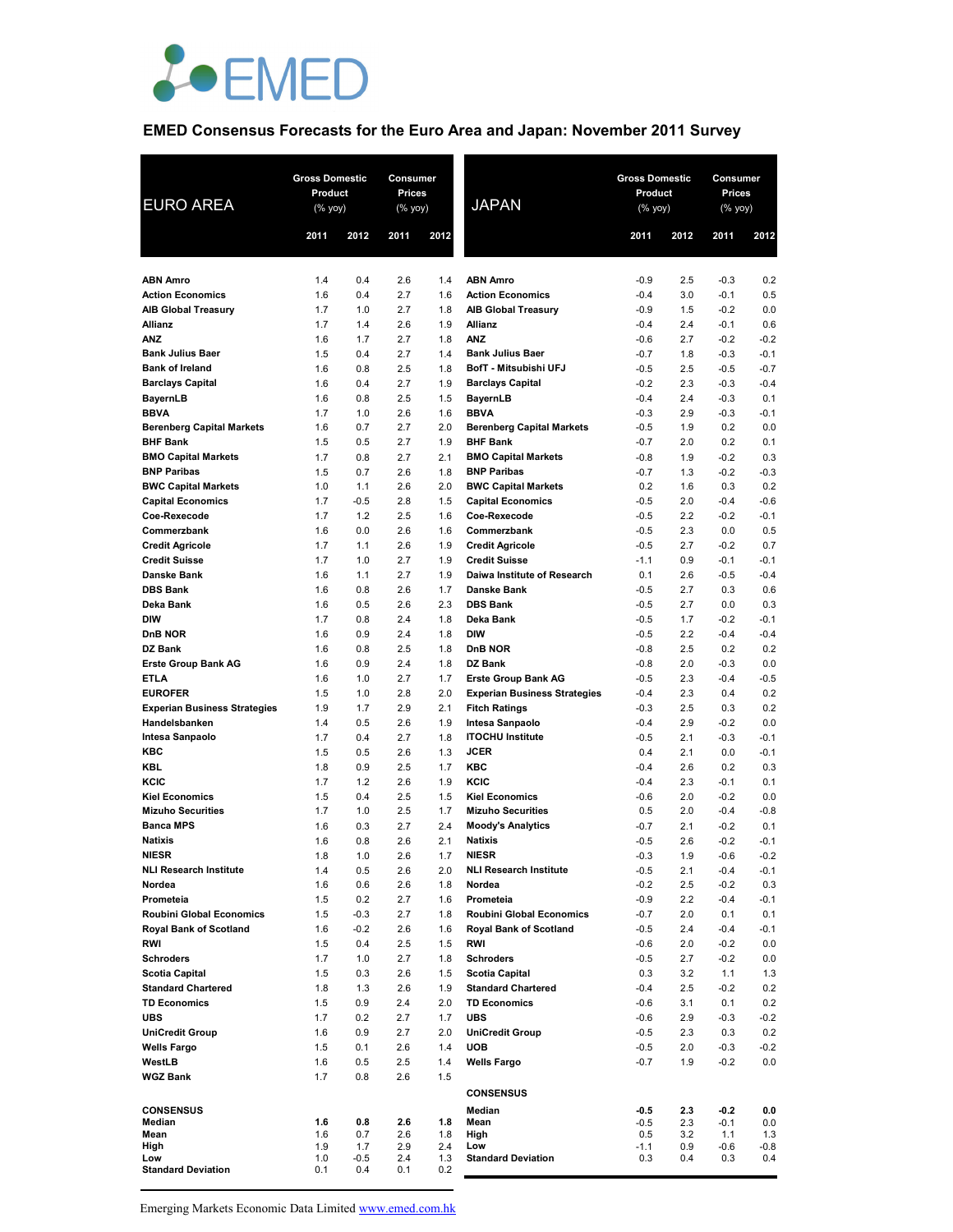

# **EMED Consensus Forecasts for China: November 2011 Survey**

| <b>CHINA</b>                                       | <b>Gross Domestic</b><br>Product<br>(% yoy) |            | Consumer<br><b>Prices</b><br>(% yoy) |            |  |
|----------------------------------------------------|---------------------------------------------|------------|--------------------------------------|------------|--|
|                                                    | 2011                                        | 2012       | 2011                                 | 2012       |  |
|                                                    |                                             |            |                                      |            |  |
| <b>ABN Amro</b>                                    | 9.2                                         | 8.8        | 5.5                                  | 4.0        |  |
| <b>Action Economics</b>                            | 9.0                                         | 8.1        | 5.8                                  | 4.0        |  |
| <b>Allianz</b>                                     | 9.3                                         | 8.5        | 5.3                                  | 3.5        |  |
| <b>ANZ</b>                                         | 9.6                                         | 9.5        | 5.5                                  | 5.5        |  |
| <b>Bank Julius Baer</b>                            | 8.9                                         | 8.0        | 5.4                                  | 4.0        |  |
| <b>BofA - Merrill Lynch</b>                        | 9.2                                         | 8.6        | 4.6                                  | 4.8        |  |
| <b>Bank of East Asia</b>                           | 9.1                                         | 8.5        | 5.4                                  | 2.9        |  |
| <b>Barclays Capital</b>                            | 9.1                                         | 8.4        | 5.5                                  | 4.0        |  |
| <b>BBVA</b>                                        | 9.2                                         | 8.9        | 5.3                                  | 3.9        |  |
| <b>Berenberg Capital Markets</b>                   | 9.4                                         | 8.5        | 5.4                                  | 4.0        |  |
| <b>BMO Capital Markets</b>                         | 9.1                                         | 8.0        | 5.6                                  | 3.8        |  |
| <b>BNP Paribas</b><br><b>BWC Capital Markets</b>   | 9.2<br>8.8                                  | 8.5<br>8.5 | 5.3<br>5.8                           | 4.0<br>4.0 |  |
| <b>Capital Economics</b>                           | 9.3                                         | 8.5        | 5.5                                  | 3.0        |  |
| <b>CIBC World Markets</b>                          | 9.3                                         | 8.3        | 5.6                                  | 3.5        |  |
| <b>CICC</b>                                        | 9.2                                         | 8.4        | 5.5                                  | 3.6        |  |
| Commerzbank                                        | 9.1                                         | 7.5        | 5.5                                  | 4.8        |  |
| <b>Credit Agricole</b>                             | 9.3                                         | 8.8        | 5.6                                  | 3.8        |  |
| <b>Credit Suisse</b>                               | 8.6                                         | 8.2        | 5.4                                  | 4.4        |  |
| <b>Daewoo Securities</b>                           | 9.3                                         | 8.0        | 4.6                                  | 4.1        |  |
| Daiwa Institute of Research                        | 9.2                                         | 8.5        | 5.4                                  | 3.5        |  |
| <b>Danske Bank</b>                                 | 9.3                                         | 8.9        | 5.2                                  | 3.3        |  |
| <b>DBS Bank</b>                                    | 9.5                                         | 9.0        | 4.5                                  | 4.0        |  |
| Deka Bank                                          | 9.2                                         | 8.5        | 5.4                                  | 4.0        |  |
| <b>DIW</b>                                         | 9.1                                         | 7.9        | 5.5                                  | 3.7        |  |
| <b>DnB NOR</b>                                     | 9.0                                         | 8.0        | 5.0                                  | 4.0        |  |
| DZ Bank                                            | 9.0                                         | 8.2        | 5.6                                  | 3.4        |  |
| <b>Experian Business Strategies</b>                | 9.2                                         | 8.3        | 5.5                                  | 3.3        |  |
| <b>Fitch Ratings</b>                               | 8.7                                         | 8.5        | 5.7                                  | 4.3        |  |
| <b>ICBC</b> International<br>ING                   | 9.3<br>9.3                                  | 8.7<br>8.7 | 5.2<br>5.5                           | 3.6<br>4.5 |  |
| Intesa Sanpaolo                                    | 8.9                                         | 8.4        | 5.5                                  | 3.3        |  |
| <b>JP Morgan</b>                                   | 9.0                                         | 8.3        | 5.5                                  | 3.7        |  |
| <b>KBC</b>                                         | 9.0                                         | 8.5        | 5.5                                  | 4.7        |  |
| <b>KBL</b>                                         | 9.3                                         | 8.9        | 5.1                                  | 3.9        |  |
| KCIC                                               | 9.2                                         | 8.7        | 5.4                                  | 3.7        |  |
| <b>Kiel Economics</b>                              | 9.0                                         | 8.3        | 5.7                                  | 5.0        |  |
| <b>Moody's Analytics</b>                           | 9.2                                         | 8.7        | 5.3                                  | 3.7        |  |
| <b>Natixis</b>                                     | 9.3                                         | 8.7        | 5.4                                  | 4.4        |  |
| <b>NIESR</b>                                       | 9.2                                         | 8.6        | 5.5                                  | 3.6        |  |
| <b>NLI Research Institute</b>                      | 9.1                                         | 9.0        | 5.5                                  | 4.1        |  |
| Nordea                                             | 9.1                                         | 8.5        | 5.3                                  | 4.3        |  |
| <b>Roubini Global Economics</b>                    | 9.1                                         | 8.3        | 5.4                                  | 4.1        |  |
| Roval Bank of Scotland<br><b>Schroders</b>         | 9.4                                         | 9.0        | 5.6                                  | 4.8        |  |
|                                                    | 9.0                                         | 8.5        | 5.0                                  | 3.8        |  |
| <b>Scotia Capital</b><br><b>Standard Chartered</b> | 9.1<br>9.2                                  | 8.9<br>8.5 | 5.0<br>5.1                           | 4.5<br>3.2 |  |
| <b>UBS</b>                                         | 9.0                                         | 8.3        | 5.4                                  | 3.5        |  |
| <b>UOB</b>                                         | 9.2                                         | 8.2        | 5.4                                  | 3.9        |  |
| <b>Wells Fargo</b>                                 | 9.1                                         | 8.2        | 5.5                                  | 3.7        |  |
|                                                    |                                             |            |                                      |            |  |
| <b>CONSENSUS</b>                                   |                                             |            |                                      |            |  |
| Median                                             | 9.2                                         | 8.5        | 5.5                                  | 4.0        |  |
| Mean                                               | 9.1                                         | 8.5        | 5.4                                  | 4.0        |  |
| High<br>Low                                        | 9.6<br>8.6                                  | 9.5<br>7.5 | 5.8<br>4.5                           | 5.5<br>2.9 |  |
| <b>Standard Deviation</b>                          | 0.2                                         | 0.4        | 0.3                                  | 0.5        |  |
|                                                    |                                             |            |                                      |            |  |